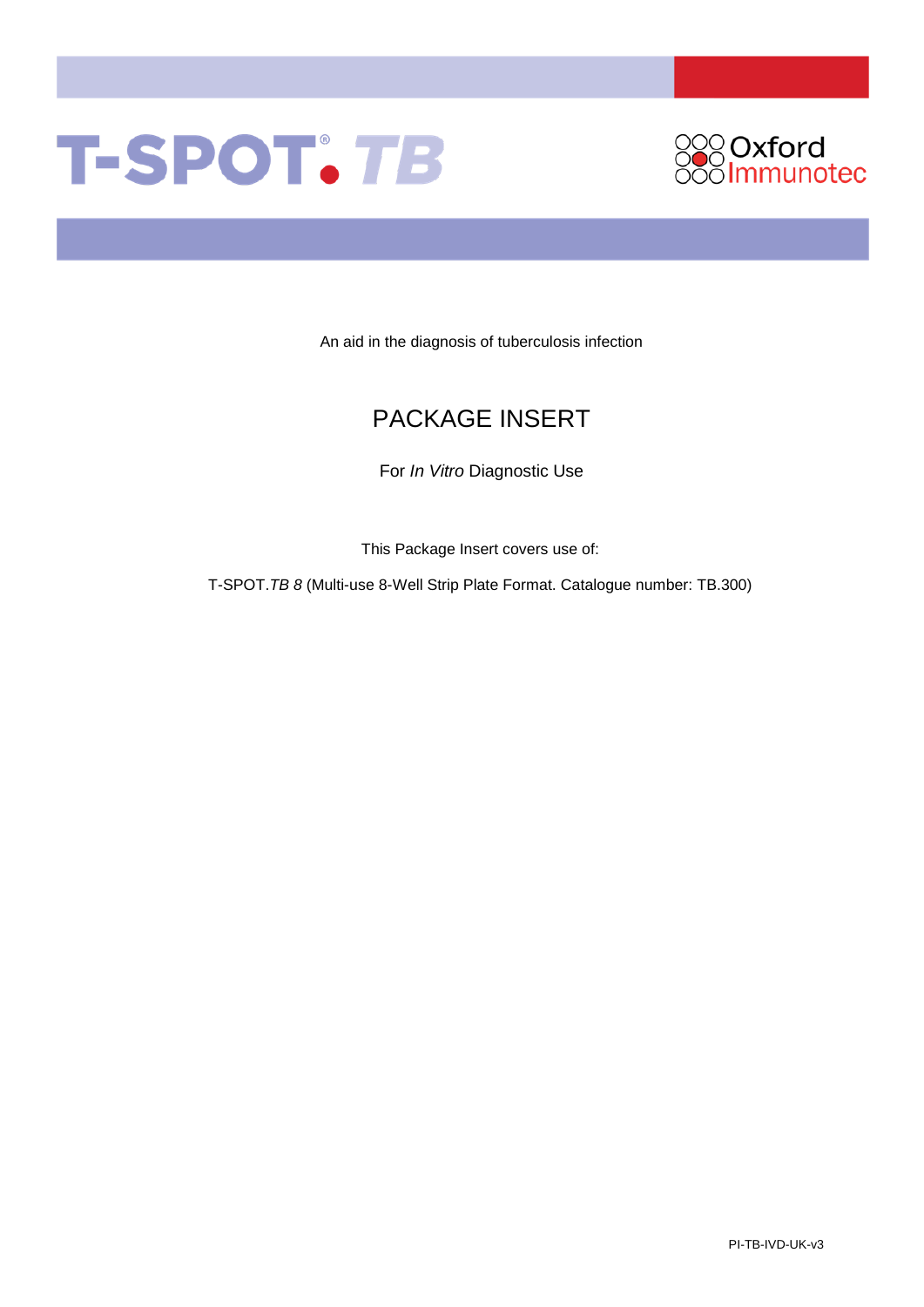# **Table of Contents**

| Introduction |  |
|--------------|--|
|              |  |
|              |  |
|              |  |
|              |  |
|              |  |
|              |  |
|              |  |
|              |  |
|              |  |
|              |  |
|              |  |
|              |  |
|              |  |
|              |  |
|              |  |
|              |  |
|              |  |
|              |  |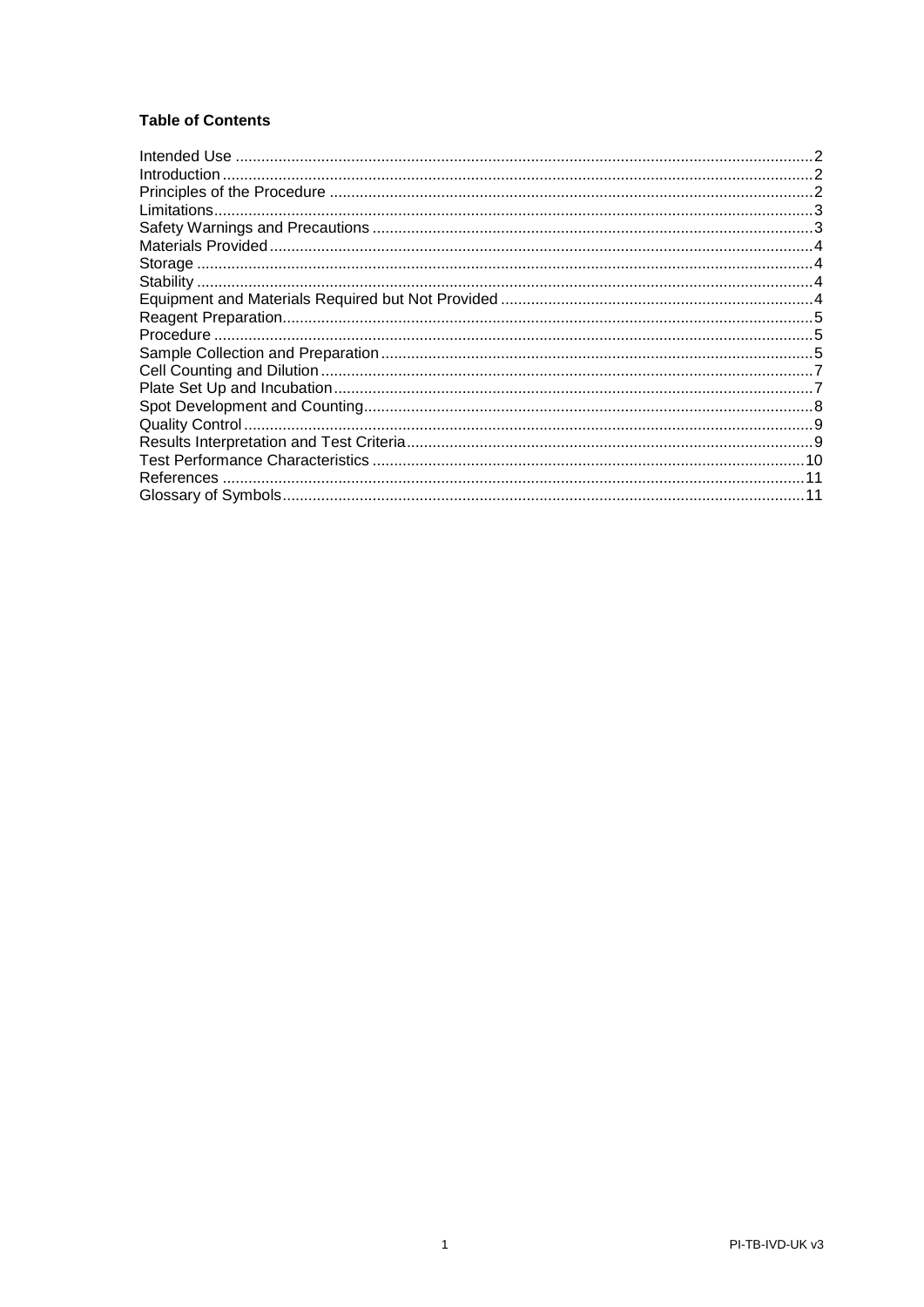#### <span id="page-2-0"></span>**Intended Use**

The T-SPOT®.*TB* test is an *in vitro* diagnostic test for the detection of effector T cells that respond to stimulation by *Mycobacterium tuberculosis* antigens and is intended for use as an aid in the diagnosis of tuberculosis (TB) infection. The T-SPOT.*TB* test is a simplified enzyme-linked immunospot (ELISPOT) method which enumerates individual TB-specific activated effector T cells.

#### <span id="page-2-1"></span>**Introduction**

The World Health Organization estimates that one third of the world's population is infected with *M. tuberculosis*. Each person carrying latent TB infection (LTBI) has approximately a 10% chance of progressing to active disease. This rate of progression is elevated among certain groups, including those who have been recently infected and those with a weakened immune system.

The immune response to infection with *M. tuberculosis* is predominantly a Cell Mediated Immune (CMI) response. As part of this response, T cells are sensitised to *M. tuberculosis* antigens. Activated effector T cells, both CD4 and CD8, specifically separated from blood can be enumerated by their ability to be stimulated *in vitro* by these antigens<sup>1,2</sup>. The use of selected antigens for the *M. tuberculosis* complex (*M. tuberculosis, M. bovis, M. africanum, M. microti, M. canetti*) improves test specificity for these organisms by reducing cross-reactivity to the BCG vaccine and to most environmental mycobacteria<sup>3,4</sup>. Two separate panels of antigens, which simulate the well characterised proteins ESAT-6 and CFP10, are used to optimise the sensitivity of the test.

The T-SPOT.*TB* test is a simplified variant of the ELISPOT test technique. ELISPOT tests are exceptionally sensitive since the target cytokine is captured directly around the secreting cell, before it is diluted in the supernatant, captured by receptors of adjacent cells or degraded. This makes ELISPOT tests much more sensitive than conventional ELISA tests5. The T-SPOT.*TB* test is designed for the detection of effector T cells that respond to stimulation by antigens specific for *M. tuberculosis*3,4,6-9. The test enumerates individual activated TB-specific T cells. It is suitable for use with all patients at risk of LTBI or suspected of having TB disease<sup>10,11</sup>, regardless of age, sex, ethnicity, therapy or immune status.

#### <span id="page-2-2"></span>**Principles of the Procedure**

Peripheral blood mononuclear cells (PBMCs) are separated from a whole blood sample and washed to remove any sources of background interfering signal. The PBMCs are then counted so that a standardised cell number is used in the test. This ensures that even those who have low T cell titres due to weakened immune systems (the immunocompromised and immunosuppressed) have adequate numbers of cells added to the microtitre wells. The washing and counting stages as well as the ELISPOT technique provide superior performance for the detection of TB disease and latent TB infection.

Four wells (see Figure 1) are required for each sample:-

- 1. A Nil Control to identify non-specific cell activation.
- 2. TB-specific antigens, Panel A (ESAT-6).
- 3. TB-specific antigens, Panel B (CFP10).
- 4. A Positive Control containing phytohaemagglutinin (PHA, a known polyclonal activator<sup>12</sup>) to confirm PBMC functionality.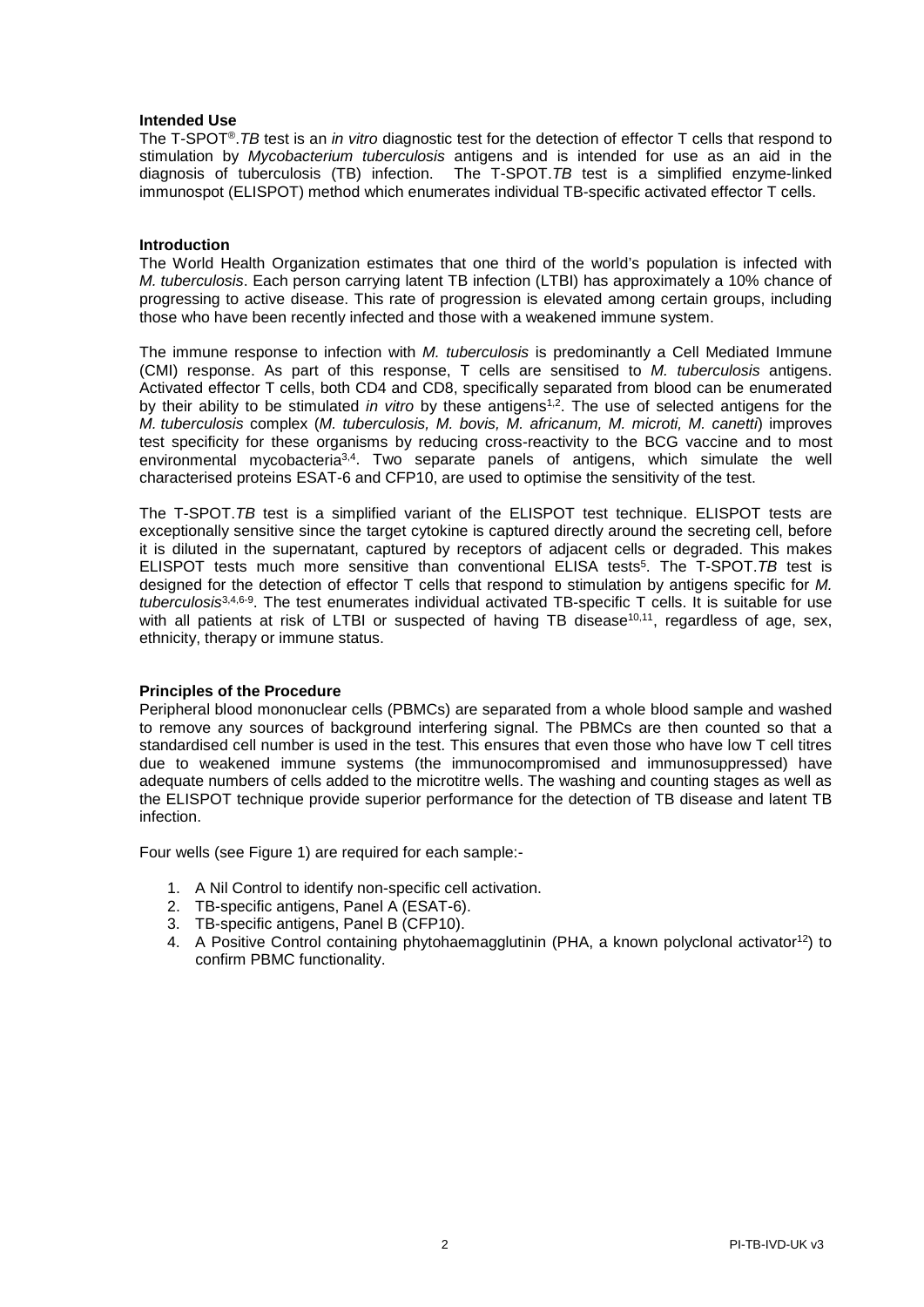

*Figure 1: The main steps of the T-SPOT.TB test. Note that each plate contains 96 wells.*

The PBMCs are incubated with the antigens to allow stimulation of any sensitised T cells present. Secreted cytokine is captured by specific antibodies on the membrane, which forms the base of the well, and the cells and other unwanted materials are removed by washing. A second antibody, conjugated to alkaline phosphatase and directed to a different epitope on the cytokine molecule, is added and binds to the cytokine captured on the membrane surface. Any unbound conjugate is removed by washing. A soluble substrate is added to each well; this is cleaved by bound enzyme to form a spot of insoluble precipitate at the site of the reaction. Each spot represents the footprint of an individual cytokine-secreting T cell, and evaluating the number of spots obtained provides a measurement of the abundance of *M. tuberculosis* sensitive effector T cells in the peripheral blood.

#### <span id="page-3-0"></span>**Limitations**

- For *in vitro* diagnostic use only.
- For professional use only.
- Do not mix components from different kit lots.
- Read the test instructions carefully before use.
- Observe aseptic technique to avoid contaminating the reagents, test wells, cell suspensions and cell culture media.
- Variation to the stated pipetting and washing techniques, incubation times and/or temperatures may influence the actual results obtained and should be avoided.
- Blood should be collected and progressed into the test within 8 hours. This time limitation may be overcome by using a granulocyte depletion method, such as the T-Cell *Xtend*® reagent (available from Oxford Immunotec). When the T-Cell *Xtend* reagent, or other granulocyte depletion method is used with the T-SPOT.*TB* test, the sample storage time is increased to 32 hours.
- Store and transport blood samples to the laboratory at room temperature (18-25 $\degree$ C). If granulocyte depletion is to be used, e.g., T-Cell *Xtend* reagent, then samples can be transported and stored at 10-25°C. Do not refrigerate or freeze whole blood samples.
- The T-SPOT.*TB* test should be used and interpreted only in the context of the overall clinical picture.
- A negative test result does not exclude the possibility of exposure to or infection with *M. tuberculosis.*
- ESAT-6 and CFP10 antigens are absent from BCG strains and from most environmental mycobacteria, with the exception of *M. kansasii*, *M. szulgai*, *M. marinum*3,4 and *M. gordonae.*

#### <span id="page-3-1"></span>**Safety Warnings and Precautions**

Care should be taken when handling material of human origin. All blood samples should be considered potentially infectious.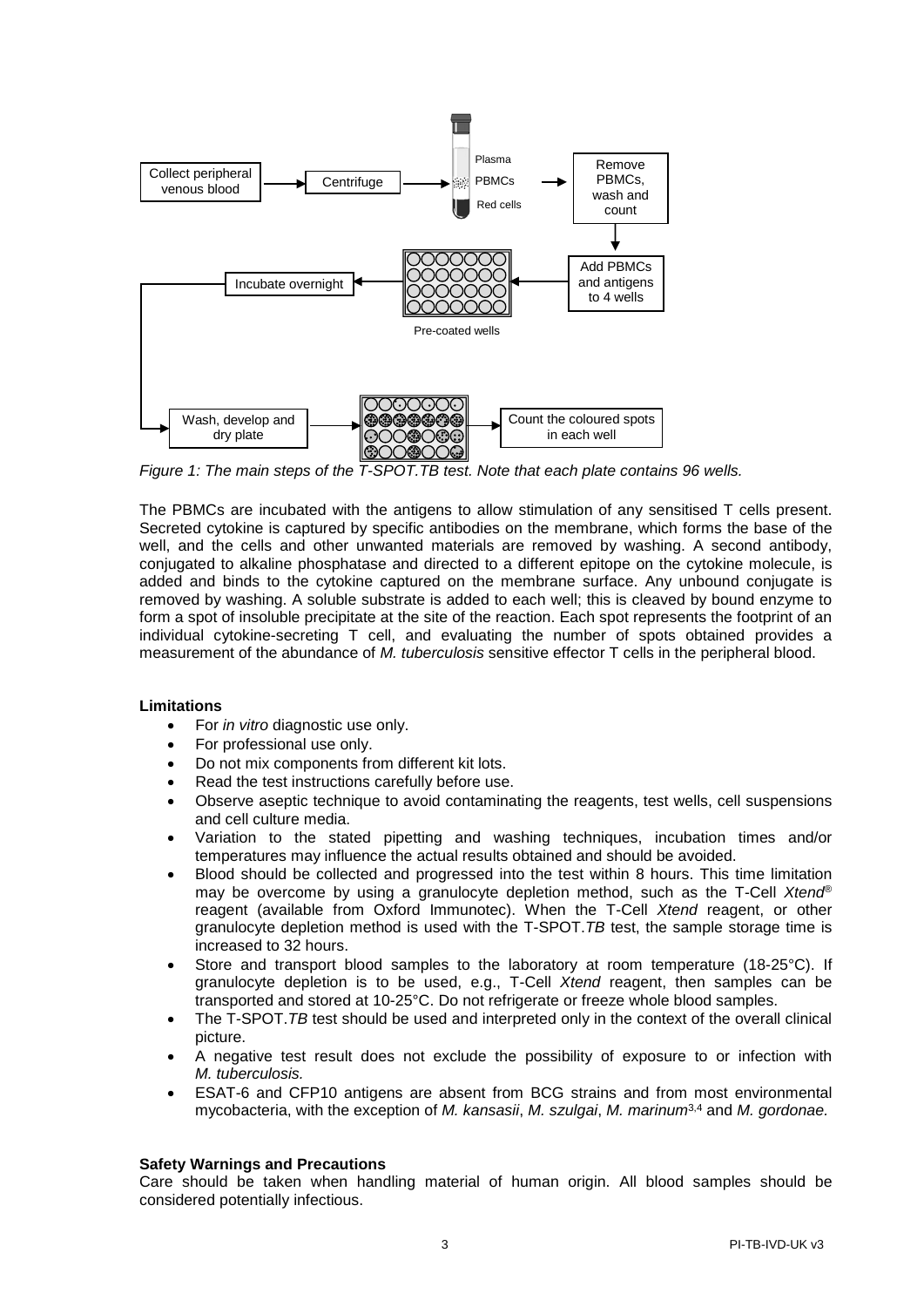Handling of blood samples and test components, their use, storage and disposal should be in accordance with procedures defined in appropriate national biohazard safety guidelines or regulations.

Care should be taken when working with chemicals. All chemicals should be considered potentially hazardous.

#### <span id="page-4-0"></span>**Materials Provided**

The T-SPOT.*TB 8* kit contains:

- 1. 1 microtitre plate: 96 wells, supplied as 12 x 8-well strips in a frame, coated with a mouse monoclonal antibody to the cytokine interferon gamma (IFN-γ).
- 2. 2 vials (0.8mL each) Panel A: contains ESAT-6 antigens*,* bovine serum albumin and antimicrobial agents.
- 3. 2 vials (0.8mL each) Panel B: contains CFP10 antigens*,* bovine serum albumin and antimicrobial agents.
- 4. 2 vials (0.8mL each) Positive Control: contains phytohaemagglutinin (PHA), for use as a cell functionality control, bovine serum albumin and antimicrobial agents.
- 5. 1 vial (50µL) 200x concentrated Conjugate Reagent: mouse monoclonal antibody to the cytokine IFN-γ conjugated to alkaline phosphatase.
- 6. 1 bottle (25mL) Substrate Solution: ready to use BCIP/NBTplus solution.
- 7. Instructions for Use, which are found on the CD together with the MSDS, Training Guide, T-SPOT cell dilution calculator, conjugate dilution calculator, centrifuge speed calculator and the T-SPOT.*AutoReporter* programme.

#### <span id="page-4-1"></span>**Storage**

Store all components of the kit at 2-8°C. Avoid prolonged exposure of the Substrate Solution to light.

#### <span id="page-4-2"></span>**Stability**

Do not mix components between different kit lots. Store the unopened kit at 2-8°C. The components of the kit are stable up to the expiration date printed on the kit box, when stored and handled under the recommended conditions. The kit must not be used beyond the expiration date on the kit label.

Store opened kit components at 2-8°C. Components must be used within 8 weeks of opening.

#### <span id="page-4-3"></span>**Equipment and Materials Required but not Provided**

- 1. 8-well strip plate frame (available from Oxford Immunotec).
- 2. Class II microbiological cabinet (recommended).
- 3. Blood collection tubes, such as Vacutainer® CPT™ (available from Oxford Immunotec) or heparinised tubes.
- 4. Ficoll ®-Paque \* Plus or alternative PBMC separation materials.
- 5. The T-Cell *Xtend* reagent (available from Oxford Immunotec) may be used with samples collected up to 32 hours following venepuncture. Alternative methods of granulocyte depletion may be used for samples stored up to 32 hours. Customers should validate alternative methods in their own laboratories.
- 6. Leucosep tubes may be used to simplify the separation of PBMCs using the Ficoll\* method.<br>6. Centrifuge for preparation of PBMCs (capable of at least 1800xg and able to maintain th
- 7. Centrifuge for preparation of PBMCs (capable of at least 1800xg and able to maintain the samples at room temperature (18-25°C).
- 8. A cell washing centrifuge may be used in the preparation and washing of the separated PBMC, for example, a DiaCent-CW centrifuge (Bio-Rad). Customers must validate the use of such equipment in their own laboratory.
- 9. Equipment and reagents to enable counting of PBMCs; either manually using Trypan Blue and a haemocytometer on a microscope or automatically using a suitable haematology analyzer.
- 10. A humidified incubator capable of  $37 \pm 1^{\circ}$ C with a 5% CO<sub>2</sub> supply.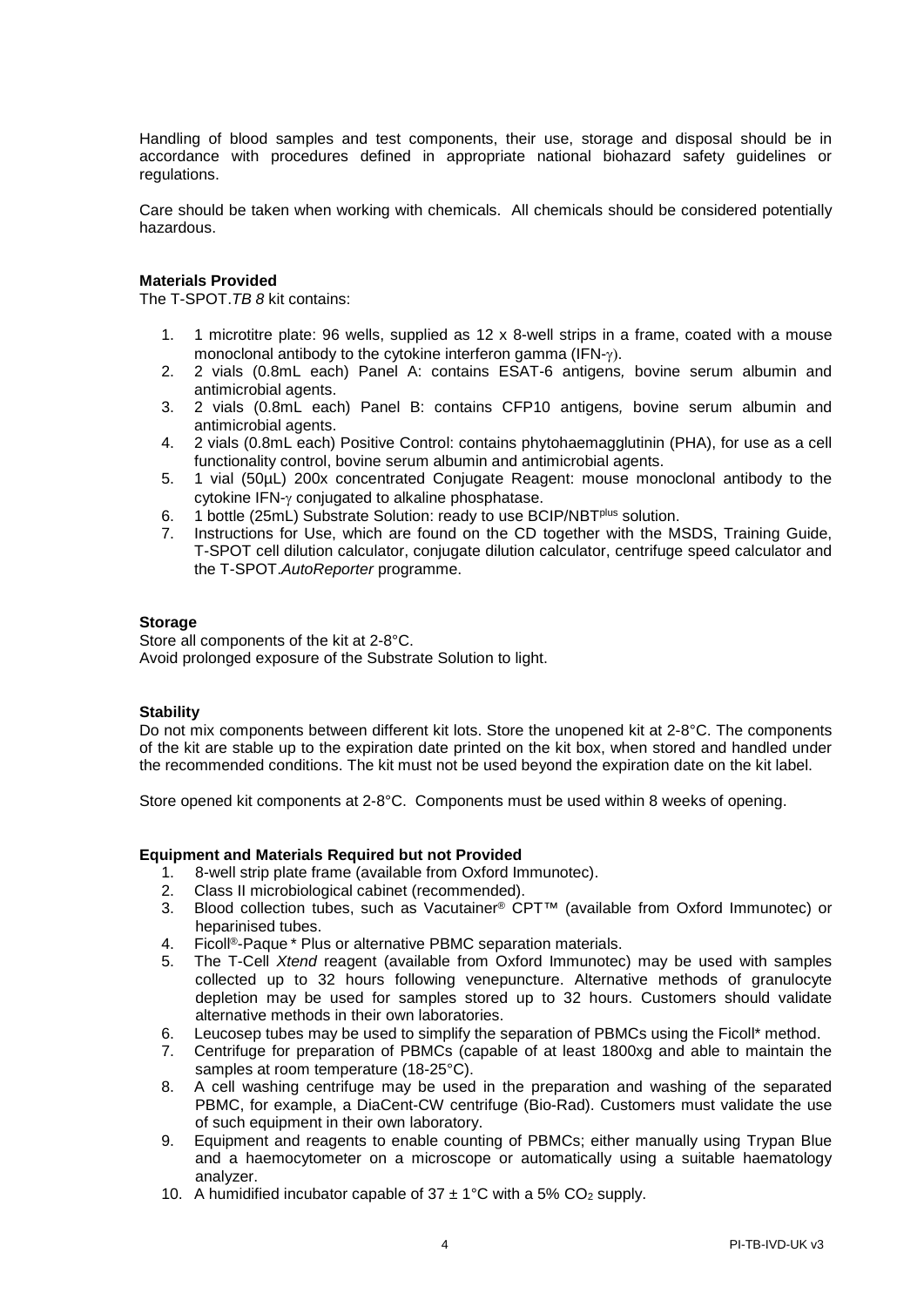- 11. A microtitre plate washer or equipment to manually wash plates.
- 12. Pipettes and sterile pipette tips.
- 13. Sterile D-PBS solution: such as GIBCO® 1x D-PBS (Invitrogen; catalogue number 14040- 091).
- 14. Distilled or deionised water.
- 15. A means of reading the plate such as a microscope, digital microscope, magnifying glass or plate imager.
- 16. Sterile cell culture medium such as GIBCO AIM V® (Invitrogen; catalogue number 31035- 025): the use of this serum free medium for the incubation step is strongly recommended. RPMI 1640 (Invitrogen; catalogue number 21875-034) may be used in the initial sample preparation steps only. It is recommended that cell culture media are stored in appropriate aliquots and excess material is discarded after use. Cell culture media should be prewarmed to 37°C before use with the T-SPOT*.TB* test.

#### <span id="page-5-0"></span>**Reagent Preparation**

- 1. Microtitre Plate. The T-SPOT.*TB 8* microtitre plate is supplied ready to use. Remove the required number of 8-well strips from storage and allow to equilibrate to room temperature. Reseal the remaining strips in the outer foil packaging and include the desiccant pouch.
- 2. The vials of *M. tuberculosis* ESAT-6 antigens (Panel A) are supplied ready to use.
- 3. The vials of *M. tuberculosis* CFP10 antigens (Panel B) are supplied ready to use.
- 4. The vials of Positive Control are supplied ready to use.
- 5. Prepare a 1:200 dilution working Conjugate Reagent solution. Calculate the volume of working Conjugate Reagent solution required (see the T-SPOT conjugate dilution calculator on the CD provided with each test kit). The reagent may be prepared immediately before use, or made up to the working concentration (1:200) and stored for up to six weeks at 2<sup>o</sup>-8<sup>o</sup>C prior to use. Do not use the diluted reagent outside this shelf life.
- 6. The Substrate Solution is supplied ready to use. Remove from storage and allow to equilibrate to room temperature.

#### <span id="page-5-1"></span>**Procedure**

This test should be performed using the principles of Good Laboratory Practice and by strictly adhering to these Instructions for Use.

Oxford Immunotec Ltd has prepared a Training Guide, which describes the collection and preparation of samples, the selection of cell culture media and methods for counting spots. This is available on the CD supplied with each test kit, by calling +44 (0) 1235 442780 or by downloading from [www.oxfordimmunotec.com.](http://www.oxfordimmunotec.com/)

#### <span id="page-5-2"></span>**Sample Collection and Preparation**

Individual users should validate their procedures for collection of blood samples, separation and enumeration of PBMCs and choice of suitable media to support T cell functionality during the primary incubation stage of the test. Typically, for an immunocompetent patient, sufficient PBMCs to run the test can be obtained from venous blood samples according to the following guidelines:

- Adults and children 10 years old and over: one 8mL or two 4mL CPT tubes or one 6mL heparin tube
- Children 2-9 years old: one 4mL CPT or heparin tube
- Children up to 2 years old: one 2mL paediatric tube

Blood samples must be stored at room temperature and tested within 8 hours of blood collection, or within 32 hours with storage at 10-25°C if the sample is treated with a means of removing granulocytes, such as use of the T-Cell *Xtend* reagent.

Cell culture media should be pre-warmed to 37°C before use with the T-SPOT*.TB* test.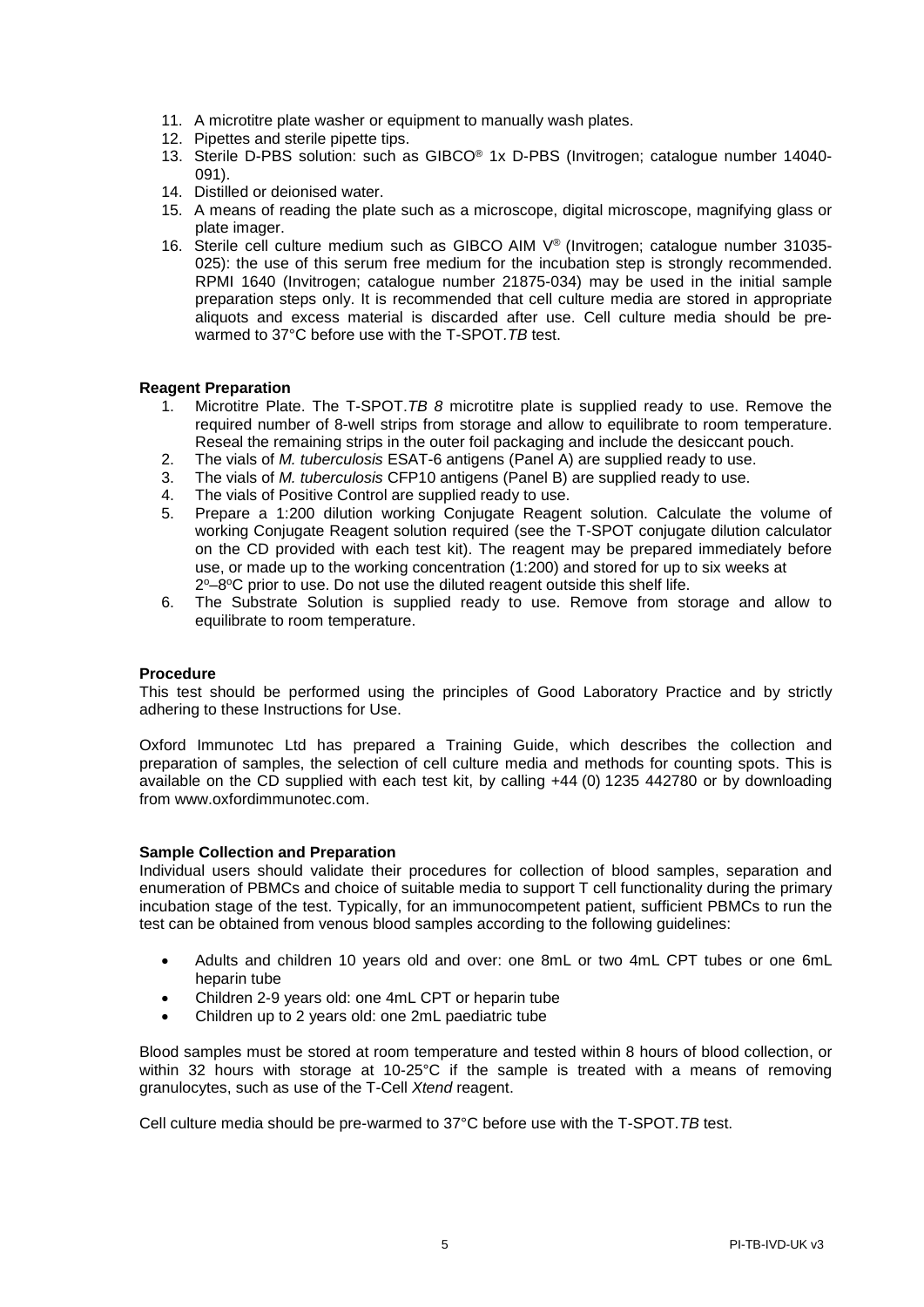| <b>Procedure</b>                                                                        | <b>Notes</b>                                                                                                                                                                                                                                                                                      |
|-----------------------------------------------------------------------------------------|---------------------------------------------------------------------------------------------------------------------------------------------------------------------------------------------------------------------------------------------------------------------------------------------------|
| 1. Collect a blood sample according to the                                              | 1. Blood samples can be collected into a variety                                                                                                                                                                                                                                                  |
| instructions supplied with the collection device.                                       | of tubes. In our laboratories, we have                                                                                                                                                                                                                                                            |
| Store collected blood at room temperature                                               | successfully used Vacutainer citrate CPT,                                                                                                                                                                                                                                                         |
| (18-25°C) or at 10-25°C if the T-Cell Xtend                                             | heparin CPT and standard heparin or citrate                                                                                                                                                                                                                                                       |
| reagent is to be used. Do not refrigerate or                                            | tubes. CPT tubes are not suitable for use with                                                                                                                                                                                                                                                    |
| freeze.                                                                                 | the T-Cell Xtend reagent.                                                                                                                                                                                                                                                                         |
|                                                                                         | EDTA tubes are not recommended.                                                                                                                                                                                                                                                                   |
| 2. When using CPT blood collection tubes,                                               | 2. Centrifuge 8mL CPT tubes at 1600xg for                                                                                                                                                                                                                                                         |
| follow the manufacturer's instructions for<br>separation of PBMCs.                      | 28min or 4mL CPT tubes at 1800xg for 30min at<br>18°C where a refrigerated centrifuge is available.<br>Allow the centrifuge to come up to 18°C if lower<br>temperatures have been used previously. If a<br>non-refrigerated centrifuge is used, ensure the<br>temperature does not go above 25°C. |
| When using blood collection vacutainers                                                 | Alternatively, dilute the blood with an equal                                                                                                                                                                                                                                                     |
| containing heparin or citrate, separate PBMCs                                           | volume of RPMI 1640 medium. Carefully layer                                                                                                                                                                                                                                                       |
| by centrifugation through Ficoll-Paque Plus                                             | the diluted blood (2-3 volumes) onto Ficoll-                                                                                                                                                                                                                                                      |
| using published procedures.                                                             | Paque Plus (1 volume) and centrifuge at 1000xg                                                                                                                                                                                                                                                    |
|                                                                                         | for 22min while maintaining the temperature                                                                                                                                                                                                                                                       |
| If Leucosep tubes, or the T-Cell Xtend reagent                                          | between 18 and 25°C.                                                                                                                                                                                                                                                                              |
| (available from Oxford Immunotec) are used,<br>follow the protocols provided with these | For samples between 8 and 32 hours post                                                                                                                                                                                                                                                           |
| reagents.                                                                               | venepuncture, use the T-Cell Xtend reagent                                                                                                                                                                                                                                                        |
|                                                                                         | before layering the sample onto Ficoll-Paque                                                                                                                                                                                                                                                      |
|                                                                                         | Plus.                                                                                                                                                                                                                                                                                             |
|                                                                                         |                                                                                                                                                                                                                                                                                                   |
|                                                                                         | The centrifuge speed calculator on the CD<br>included with the test kit can help convert speeds<br>from xg to rpm.                                                                                                                                                                                |
|                                                                                         |                                                                                                                                                                                                                                                                                                   |
|                                                                                         | If other granulocyte depletion methods are used,                                                                                                                                                                                                                                                  |
|                                                                                         | then these must be validated by the customer                                                                                                                                                                                                                                                      |
|                                                                                         | before use with the T-SPOT. TB test.                                                                                                                                                                                                                                                              |
|                                                                                         |                                                                                                                                                                                                                                                                                                   |
| 3a. Collect the white, cloudy band of PBMCs                                             | 3a. A variety of media can be used for washing                                                                                                                                                                                                                                                    |
| using a pipette and transfer to a 15mL conical                                          | the cells during this process. In our laboratories,                                                                                                                                                                                                                                               |
| centrifuge tube. Make up the volume to 10mL                                             | both AIM V and RPMI 1640 have been used                                                                                                                                                                                                                                                           |
| with cell culture medium.                                                               | successfully and are recommended.                                                                                                                                                                                                                                                                 |
|                                                                                         |                                                                                                                                                                                                                                                                                                   |
| 3b. Alternatively, a cell washing centrifuge,                                           | 3b. The methodology for the use of the cell                                                                                                                                                                                                                                                       |
| e.g., DiaCent-CW (Bio-Rad), may be used to                                              | washing centrifuge during preparation of PBMC                                                                                                                                                                                                                                                     |
| facilitate the cell washing stages. If this system                                      | will be available from Oxford Immunotec.                                                                                                                                                                                                                                                          |
| is used then DPBS should be used to wash                                                | However, customers must validate this method                                                                                                                                                                                                                                                      |
| the cells.                                                                              | in their own laboratories.                                                                                                                                                                                                                                                                        |
| 4. Centrifuge at 600xg for 7min. Pour off the                                           | 4. See 3a. above.                                                                                                                                                                                                                                                                                 |
| supernatant and resuspend the pellet in 1mL                                             |                                                                                                                                                                                                                                                                                                   |
| medium.                                                                                 |                                                                                                                                                                                                                                                                                                   |
| 5. Make up the volume to 10mL with fresh                                                | 5. See 3a. above.                                                                                                                                                                                                                                                                                 |
| medium and centrifuge at 350xg for 7min.                                                |                                                                                                                                                                                                                                                                                                   |
| 6. Pour off the supernatant and resuspend the<br>pellet in 0.7mL AIM V culture medium.  | 6. At this stage, the culture medium for the<br>overnight incubation should be used to                                                                                                                                                                                                            |
|                                                                                         | resuspend the pellet. In our laboratories, the                                                                                                                                                                                                                                                    |
|                                                                                         | serum-free medium AIM V has been used                                                                                                                                                                                                                                                             |
|                                                                                         | successfully and is strongly recommended.                                                                                                                                                                                                                                                         |

T cells obtained from other body fluids such as bronchoalveolar lavage (BAL), pleural effusion (PE) or cerebrospinal fluid (CSF) have been used successfully with the T-SPOT.*TB* test to identify TB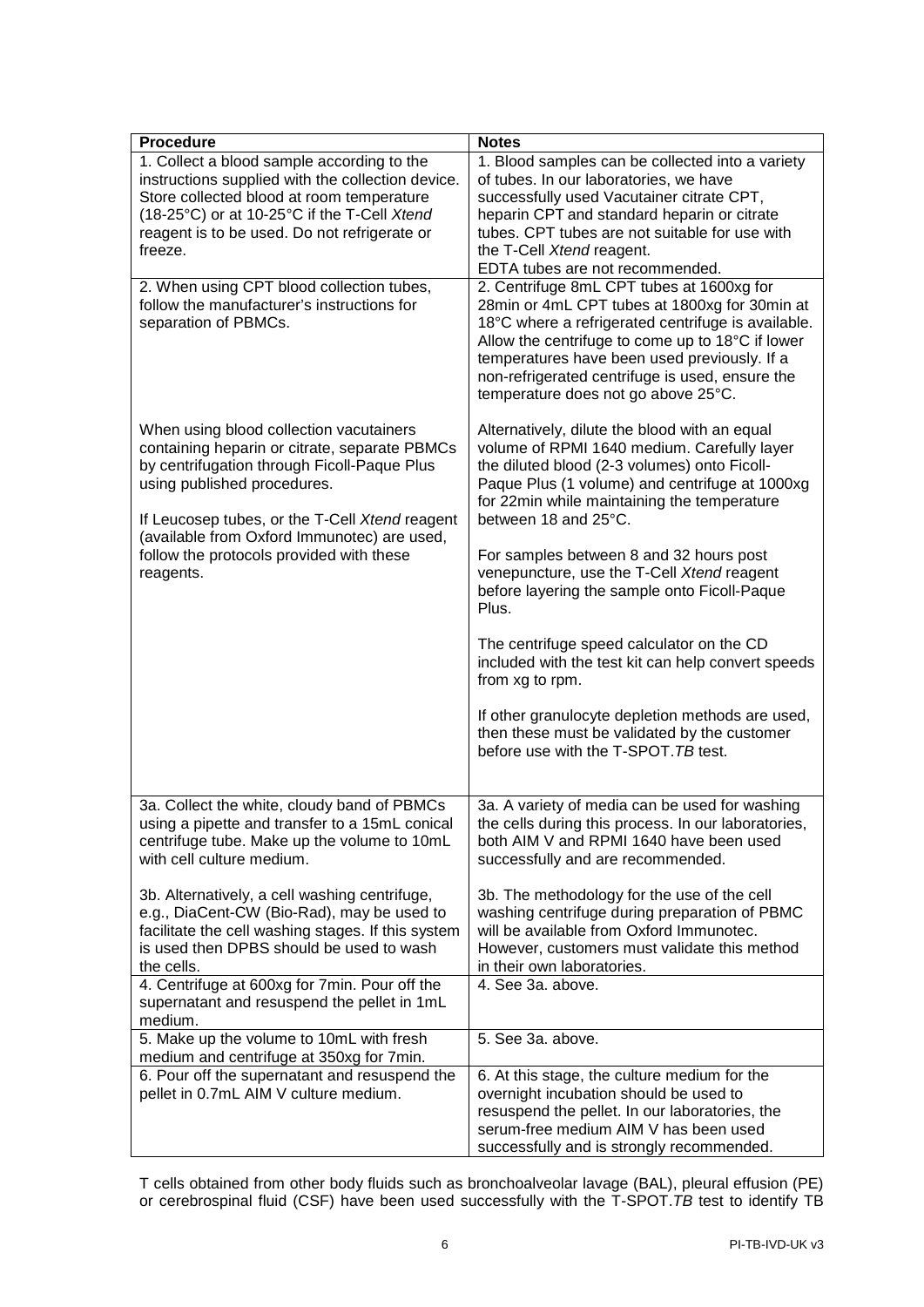infection and disease (Jafari *et al* (2006) Am. J. Respir. Crit. Care Med. **174** 1048-1054, Jafari *et al* (2008) Eur. Resp. J. **31** 261-265, Strassburg *et al* (2008) Eur. Resp. J. **31** 1132-1135, Jafari *et al* (2009) Am. J. Respir. Crit. Care Med. **180**(7) 666-673, Dheda *et al* (2009) Thorax **64**(10) 847-853 and Patel *et al* (2010) Am. J. Respir. Crit. Care Med. **182**(4) 569-77). If using non-blood samples, users need to validate procedures for collection of sufficient mononuclear cells. Methods for processing BAL samples are described in the publications referenced above.

Note 1: The cut-off for a positive result and valid controls for the test, using non-blood samples, have not been extensively evaluated and may differ from the blood test. Users should define their test interpretation criteria. Clinicians should use their judgement when reviewing the results.

Note 2: The length of time from obtaining the sample to commencing the test has not been extensively studied.

#### <span id="page-7-0"></span>**Cell Counting and Dilution**

The T-SPOT. TB test requires 2.5x10<sup>5</sup> viable PBMCs per well. A total of four wells are required for each patient sample. The correct number of cells must be added to each well. Failure to do so may lead to an incorrect interpretation of the result.

| <b>Procedure</b>                                                                                                                                                                                                                                                                                                                                              | <b>Notes</b>                                                                                                                                                                                                                                                                                               |
|---------------------------------------------------------------------------------------------------------------------------------------------------------------------------------------------------------------------------------------------------------------------------------------------------------------------------------------------------------------|------------------------------------------------------------------------------------------------------------------------------------------------------------------------------------------------------------------------------------------------------------------------------------------------------------|
| 1. Perform a viable cell count.                                                                                                                                                                                                                                                                                                                               | 1. Cells can be counted by a variety of methods,<br>including manual counting using Trypan Blue<br>and a haemocytometer or automated counting<br>using an appropriate instrument.                                                                                                                          |
| 2. Briefly, for manual counting with a<br>Neubauer haemocytometer, add 10µL of the<br>final cell suspension to 40µL 0.4%(w/v) Trypan<br>Blue solution. Place an appropriate aliquot<br>onto the haemocytometer and count the cells<br>in the grid. For other types of haemocytometer<br>and for automated devices, follow the<br>manufacturers' instructions. | 2. Care should be taken to ensure that the cell<br>suspension is thoroughly mixed immediately<br>prior to removal of aliquots for dilution or for<br>counting. Cells can settle towards the bottom of<br>the tube leading to a misinterpretation of the true<br>cell number.                               |
| 3. Calculate the concentration of viable cells<br>present in the stock cell suspension.                                                                                                                                                                                                                                                                       | 3. Ensure the calculation is correct for the cell<br>counting system used as the use of either<br>insufficient or excess cells may lead to an<br>incorrect interpretation of the result. The T-SPOT<br>cell dilution calculator on the CD provided with<br>each test kit will facilitate this calculation. |
| 4. Prepare 500µL of the final cell suspension<br>at a concentration of 2.5x10 <sup>5</sup> cells / 100µL.                                                                                                                                                                                                                                                     | 4. Ensure cells are thoroughly mixed before<br>removing an aliquot for dilution.                                                                                                                                                                                                                           |

#### <span id="page-7-1"></span>**Plate Set Up and Incubation**

The T-SPOT.*TB* test requires four wells to be used for each patient sample. A Nil Control and a cell functionality Positive Control should be run with each individual sample. It is recommended that the samples are arranged vertically on the plate as illustrated below.



| <b>Procedure</b>                                 | <b>Notes</b>                                     |
|--------------------------------------------------|--------------------------------------------------|
| 1. Remove the pre-coated 8-well strips from      | 1. Remove the required number of strips only,    |
| the packaging, clip into a plate frame and allow | return the remainder to storage. Clip the strips |
| to equilibrate to room temperature.              | to be used into an empty plate frame fitted with |
|                                                  | an under cover and lid. Frames, covers and lids  |
|                                                  | should be retained and reused.                   |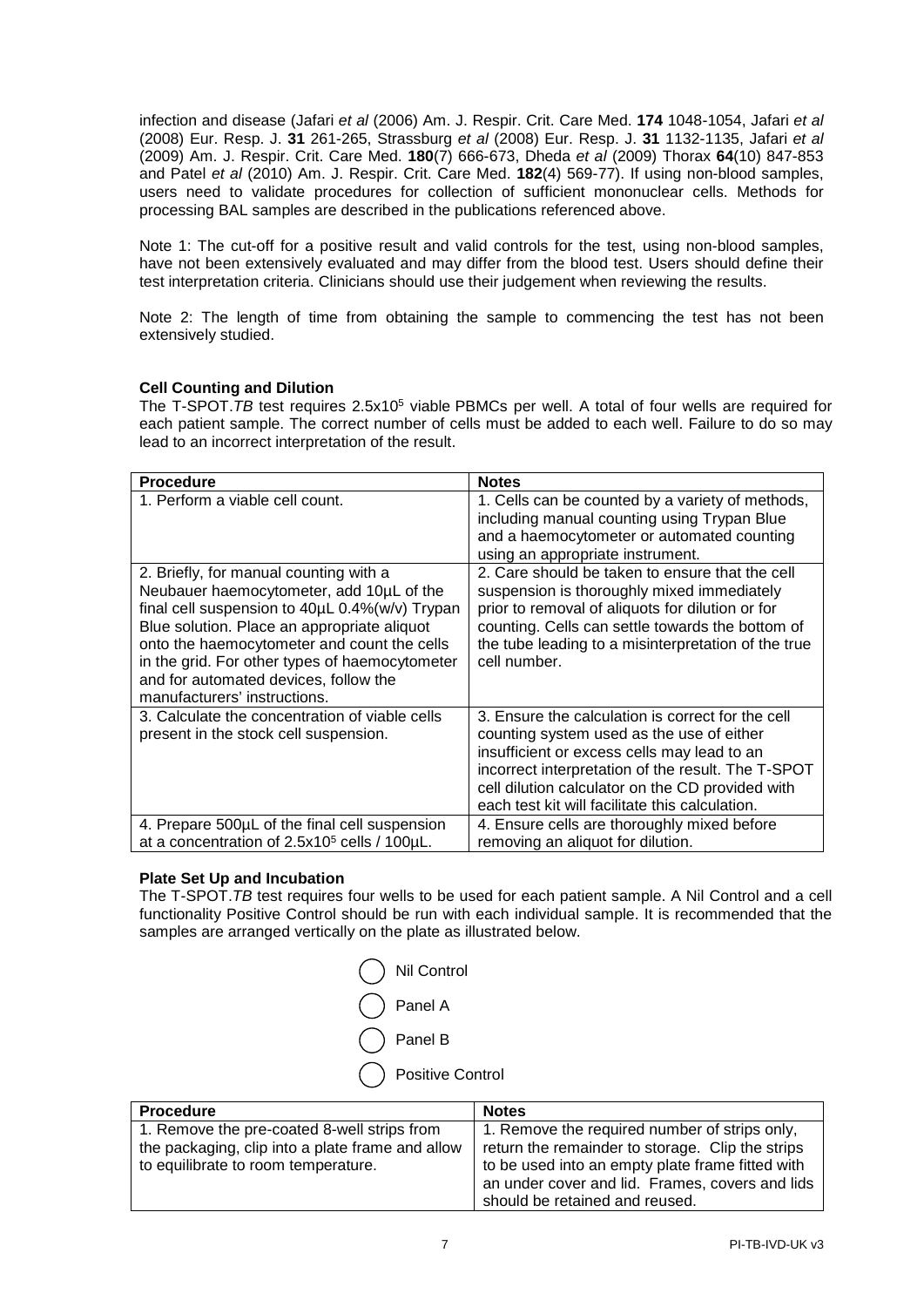| 2. Each patient sample requires the use of 4<br>individual wells; | 2. Do not allow the pipette tip to touch the<br>membrane. Indentations in the membrane |
|-------------------------------------------------------------------|----------------------------------------------------------------------------------------|
|                                                                   |                                                                                        |
| (i) Add 50µL AIM V culture medium to each Nil                     | caused by pipette tips may cause artefacts in                                          |
| Control well.                                                     | the wells.                                                                             |
| (ii) Add 50µL Panel A solution to each well                       |                                                                                        |
| required.                                                         | It may be necessary to gently tap the plate to                                         |
| (iii) Add 50µL Panel B solution to each well                      | ensure that the solutions cover the membrane                                           |
| required.                                                         | at the base of each well. Vigorous agitation                                           |
| (iv) Add 50µL Positive Control solution to each                   | should be avoided to minimize cross-                                                   |
| cell functionality control well.                                  | contamination of the antigens between wells.                                           |
| 3. To each of the 4 wells to be used for a                        | 3. Pipette the cell suspension gently up and                                           |
| patient sample, add 100µL of the patient's final                  | down to ensure thorough mixing before removal                                          |
| cell suspension (containing 250,000 viable                        | of each 100µL aliquot.                                                                 |
| cells).                                                           |                                                                                        |
|                                                                   | It is recommended that a new tip is used for                                           |
|                                                                   | every addition of each patient's cells to avoid                                        |
|                                                                   | cross-contamination between the 4 wells.                                               |
| 4. Incubate the plate in a humidified incubator                   | 4. Avoid disturbing the plate once in the                                              |
| at 37°C with 5% CO2 for 16-20 hours.                              | incubator. Do not stack plates as this may lead                                        |
|                                                                   | to uneven temperature distribution and                                                 |
|                                                                   | ventilation. Failure to adhere to the                                                  |
|                                                                   |                                                                                        |
|                                                                   | recommended incubation time and conditions                                             |
|                                                                   | may lead to an incorrect interpretation of the                                         |
|                                                                   | result. Check the incubator contains sufficient                                        |
|                                                                   | water to maintain humidity for the incubation                                          |
|                                                                   | period.                                                                                |

# <span id="page-8-0"></span>**Spot Development and Counting**

During the plate washing and development stages, do not touch the membrane with pipette tips or automated well washer tips. Indentations in the membrane caused by pipette or well washer tips may develop as artefacts in the wells, which could interfere with the spot counting.

| <b>Procedure</b>                                                                                                        | <b>Notes</b>                                                                                                                                                                                                                                                                                                                                                               |
|-------------------------------------------------------------------------------------------------------------------------|----------------------------------------------------------------------------------------------------------------------------------------------------------------------------------------------------------------------------------------------------------------------------------------------------------------------------------------------------------------------------|
| 1. Remove the plate from the incubator.                                                                                 | 1. In the event of an unavoidable delay in<br>processing, e.g., resource issue over a<br>weekend, the plates may be removed from the<br>incubator and stored at 2-8 °C. The maximum<br>recommended storage time is 72 hours and the<br>plates should be covered during storage. The<br>customer should validate this process in their<br>own laboratory.                   |
| 2. Discard the cell culture medium and add<br>200µL D-PBS solution to each well.                                        | 2. At this time remove the Substrate Solution<br>from the kit and allow to equilibrate to room<br>temperature.                                                                                                                                                                                                                                                             |
| 3. Discard the D-PBS solution. Repeat the well<br>washing a further 3 times with fresh D-PBS<br>solution for each wash. | 3. Discard all D-PBS from the final wash step by<br>inverting the plate on absorbent paper before<br>proceeding.                                                                                                                                                                                                                                                           |
| 4. Dilute concentrated Conjugate Reagent 200<br>fold in D-PBS to create the working strength<br>solution.               | 4. Do not use D-PBS containing Tween <sup>®</sup> or<br>other detergents, as this causes high<br>background counts. Ensure that only a small<br>excess (to allow for wastage) of working<br>strength solution is prepared.<br>For each 8-well strip (each well requiring 50µL),<br>make up 500µL of working strength solution by<br>adding 2.5µL of concentrated Conjugate |
|                                                                                                                         | Reagent to 497.5µL D-PBS. The conjugate<br>dilution calculator on the CD included with each<br>test kit can be used for this calculation.                                                                                                                                                                                                                                  |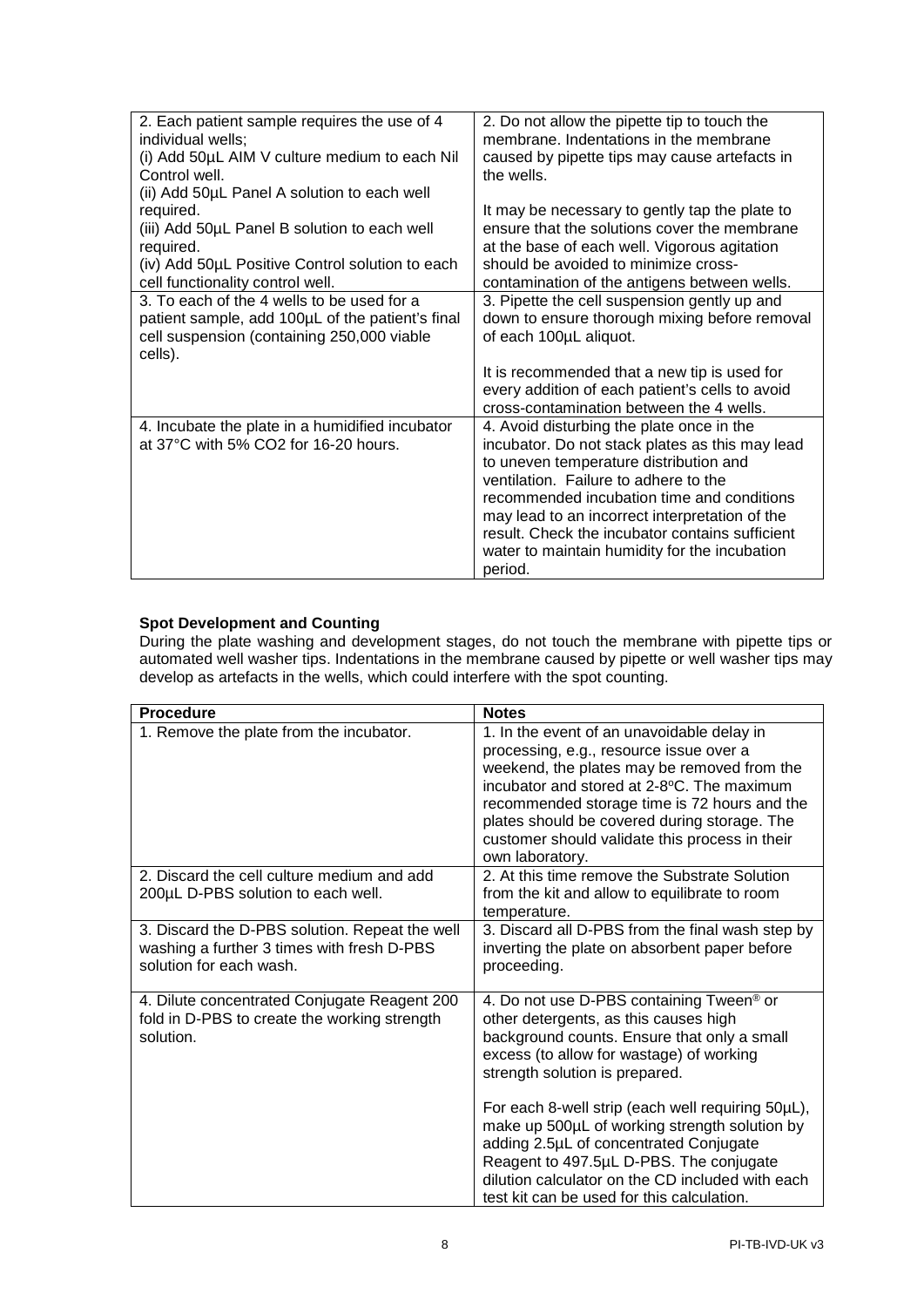| 5. Add 50µL working strength Conjugate<br>Reagent solution to each well and incubate at<br>$2-8$ °C for 1 hour.                                                                                                                                            | 5. Failure to adhere to the recommended<br>incubation time may lead to an incorrect<br>interpretation of the result.                                                                                                                                                                                                               |
|------------------------------------------------------------------------------------------------------------------------------------------------------------------------------------------------------------------------------------------------------------|------------------------------------------------------------------------------------------------------------------------------------------------------------------------------------------------------------------------------------------------------------------------------------------------------------------------------------|
| 6. Discard the conjugate and perform four<br>D-PBS washes as described in steps 2. and 3.<br>above.                                                                                                                                                        |                                                                                                                                                                                                                                                                                                                                    |
| 7. Add 50µL Substrate Solution to each well<br>and incubate at room temperature for 7min.                                                                                                                                                                  | 7. Failure to adhere to the recommended<br>incubation time may lead to an incorrect<br>interpretation of the result.                                                                                                                                                                                                               |
| 8. Wash the plate thoroughly with distilled or<br>deionised water to stop the detection reaction.                                                                                                                                                          |                                                                                                                                                                                                                                                                                                                                    |
| 9. Allow the plate to dry by standing it in a well<br>ventilated area or in an oven at up to 37°C.                                                                                                                                                         | 9. Spots become more visible as the plate dries.<br>Allow 4 hours drying time at 37°C or overnight<br>at room temperature.                                                                                                                                                                                                         |
| 10. Count and record the number of distinct,<br>dark blue spots on the membrane of each well.<br>Apply the Results Interpretation and Test<br>Criteria (see below) to determine whether a<br>patient sample is 'Positive' or 'Negative' to TB<br>antigens. | 10. Spots can be visualised by a number of<br>methods, including manually using a hand held<br>magnifying glass, a suitable microscope, a<br>digital microscope or using a dedicated<br>ELISPOT plate imager. A spot counting training<br>guide (the T-SPOT. Tutor programme) can be<br>obtained via the Oxford Immunotec website. |

#### <span id="page-9-0"></span>**Quality Control**

A typical result would be expected to have few or no spots in the Nil Control and greater than 20 spots in the Positive Control.

A Nil Control spot count in excess of 10 spots should be considered as 'Indeterminate'. Refer to the T-SPOT.*TB* Training Guide for possible causes (download from www.oxfordimmunotec.com). Another sample should be collected from the individual and tested.

Typically, the cell functionality Positive Control spot count should be  $\geq 20$  or show saturation (too many spots to count). A small proportion of patients may have T cells which show only a limited response to PHA13,14. Where the Positive Control spot count is < 20 spots, it should be considered as 'Indeterminate', unless either Panel A or Panel B is 'Positive' as described in the Results Interpretation and Test Criteria (see below), in which case the result is valid.

Due to potential biological and systematic variations, where the higher of (Panel A minus Nil Control) and (Panel B minus Nil Control) is 5, 6 or 7 spots, the result may be considered as Borderline (equivocal). Borderline (equivocal) results, although valid, are less reliable than results where the spot count is further from the cut-off. Retesting of the patient, using a new sample, is therefore recommended. If the result is still Borderline (equivocal) on retesting, then other diagnostic tests and/or epidemiologic information should be used to help determine TB infection status of the patient.

While ESAT-6 and CFP10 antigens are absent from BCG strains of *M. bovis* and from most environmental mycobacteria, it is possible that a 'Positive' T-SPOT.*TB* test result may be due to infection with *M. kansasii*, *M. szulgai, M. marinum* or *M. gordonae.* Alternative tests are required if these infections are suspected.

### <span id="page-9-1"></span>**Results Interpretation and Test Criteria**

Refer to the Quality Control section before applying the following criteria.

T-SPOT.*TB* test results are interpreted by subtracting the spot count in the Nil Control well from the spot count in each of the Panels, according to the following algorithm:

- The test result is 'Positive' if (Panel A minus Nil Control) and / or (Panel B minus Nil Control) ≥ 6 spots.
- The test result is 'Negative' if both (Panel A minus Nil Control) and (Panel B minus Nil Control)  $\leq$  5 spots. This includes values less than zero.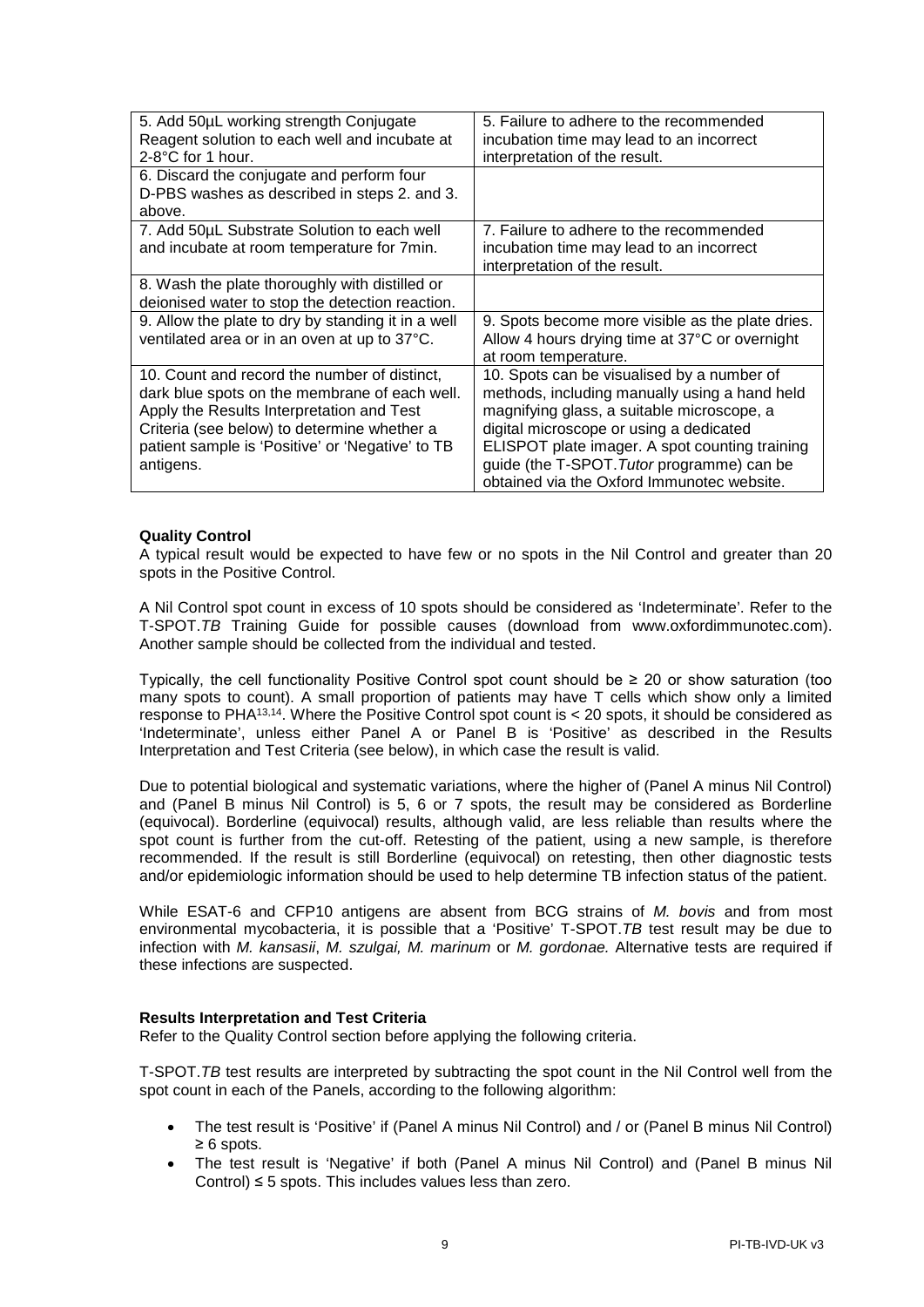**A 'Positive' result indicates that the sample contains effector T cells reactive to**  *M***.** *tuberculosis.*

**A 'Negative' result indicates that the sample probably does not contain effector T cells reactive to** *M. tuberculosis***.**

#### <span id="page-10-0"></span>**Test Performance Characteristics**

**Specificity** was assessed by testing 93 samples from donors adjudged from medical history and personal information to be at low risk of infection with *M. tuberculosis*. The specificity of the T-SPOT.*TB* test was calculated as 100% (93/93) (95% confidence limits 95.8% - 100%).

**Sensitivity** was assessed by testing 87 samples from culture confirmed cases of *M. tuberculosis* infection, including immunocompromised groups. The sensitivity of the T-SPOT.*TB* test was calculated as 98.8% (86/87) (95% confidence limits 90.8% - 99.9%).

<span id="page-10-1"></span>**Reproducibility** was assessed, as a surrogate marker of intra-test variation, by analysis of duplicate blood samples run on the same plate. A total of 145 blood samples from 140 individual donors were tested in duplicate (two wells for each of Panel A and Panel B) using the T-SPOT.*TB* test. In 142/145 (97.9%) duplicate analyses, clinical agreement was observed. Two duplicate analyses gave discordant borderline results and only 1/145 samples gave discrepant results.